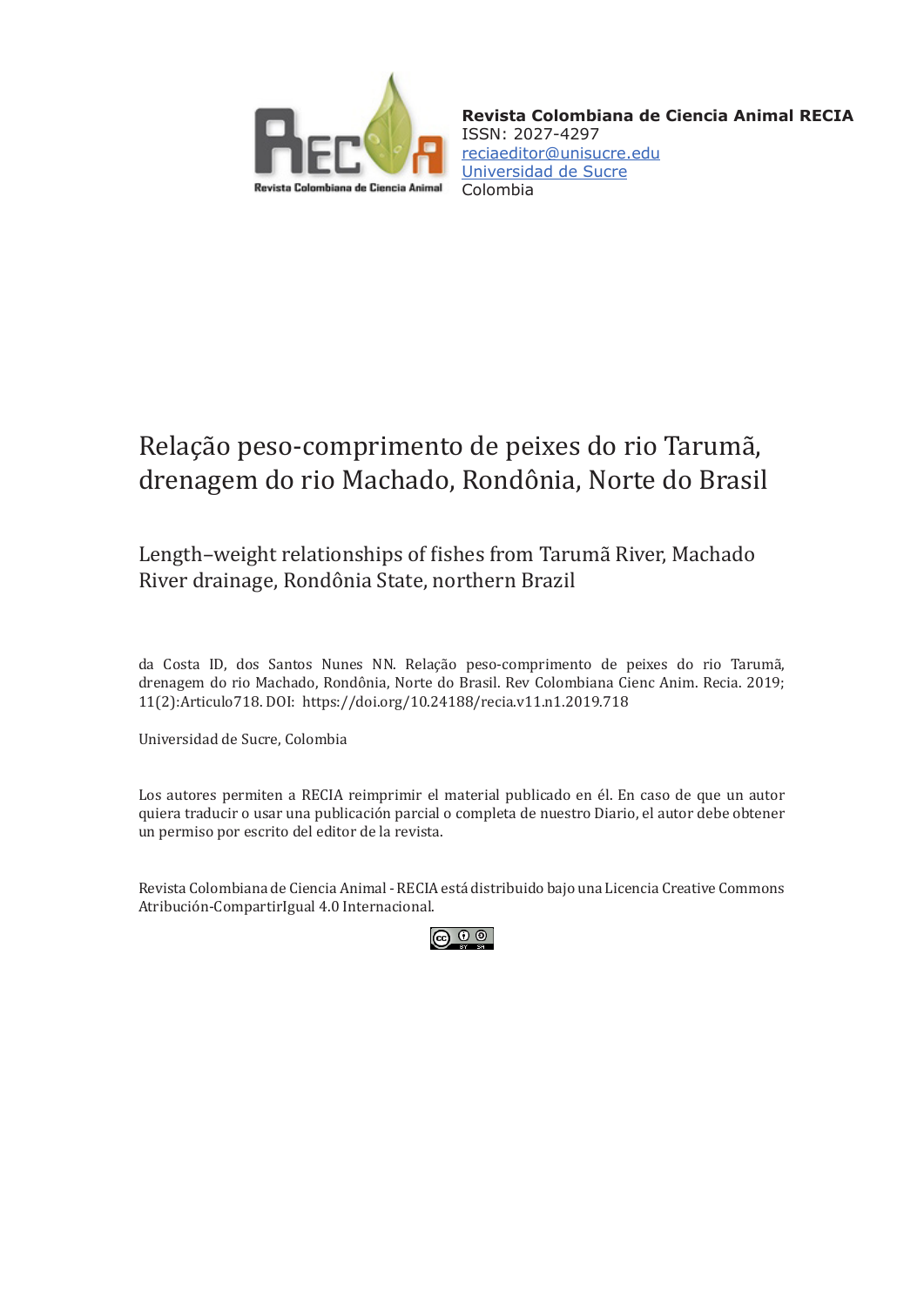# Relação peso-comprimento de peixes do rio Tarumã, drenagem do rio Machado, Rondônia, Norte do Brasil

Length–weight relationships of fishes from Tarumã River, Machado River drainage, Rondônia State, northern Brazil

#### **Igor David da Costa** DOI: [https://doi.org/10.24188/recia.v11.n2.2019.718](https://doi.org/10.24188/recia.v11.n2.2019.718 )

[igorbiologia@yahoo.com.br](mailto:igorbiologia@yahoo.com.br)

 <https://orcid.org/0000-0002-8556-5507> Universidade Federal Fluminense, Instituto do Noroeste Fluminense de Educação Superior, Avenida João Jasbick, s/nº - Bairro: Aeroporto, CEP: 28470-000, Santo Antônio de Pádua, Rio de Janeiro, Brasil.

Universidade Federal de Rondônia, Mestrado Profissional em Gestão e Regulação de Recursos Hídricos (PROF-ÁGUA), Campus Ji-Paraná, Rua Rio Amazonas, 351 - Jardim dos Migrantes, CEP: 76900-726, Ji-Paraná, Rondônia, Brasil. \*Autor correspondente: igorbiologia@yahoo.com.br

#### **Natalia Neto dos Santos Nunes**

[nataliansnunes@gmail.com](mailto:nataliansnunes@gmail.com)

#### <https://orcid.org/0000-0001-5744-1358>

Universidade Federal de Rondônia, Programa de Pós-Graduação em Ciências Ambientais, Av. Norte Sul 7300, CEP: 76.940-000, Rolim de Moura, Rondônia, Brasil.

Recepción: 30 Abril 2019 Aprobación: 18 Junio 2019 Publicación: 4 Julio 2019

# **ABSTRACT**

The length-weight relationship has many functions in the area of fish ecology. The objective of this work is to provide the estimates of morphometric relationships for 13 freshwater fish species. Samples were collected with the aid of gillnets in May and September 2015 in the Tarumã river, Jaru Biological Reserve. Length–weight relationships were estimated from 343 specimens belonging to thirteen species, seven families and two orders. The linear regressions were significant (p≤0.001). The value of *b* varied from 1.36 in *Leporinus friderici* to 3.30 in *B. amazonicus*. The specie *Colossoma macropomum* had an isometric growth pattern (*b*=3.09). The new Length–weight relationships for 2 species, new maximum weight for 4 species and maximum sizes recorded for 3 species highlight the scarcity of information on biological aspects of Amazon fishes. These results can provide information for the FishBase as well as important data for the management of icthyofauna and conservation of the Tarumã River Basin.

**Keywords:** Amazonia; biological reserve; Conservation; Biodiversity, Ichthyofauna

**Como citar (Vancouver).**

da Costa ID, dos Santos Nunes NN. Relação peso-comprimento de peixes do rio Tarumã, drenagem do rio Machado, Rondônia, Norte do Brasil. Rev Colombiana Cienc Anim. Recia. 2019; 11(2):Articulo718. DOI: [https://doi.org/10.24188/recia.v11.n1.2019.7](https://doi.org/10.24188/recia.v11.n1.2019.682)18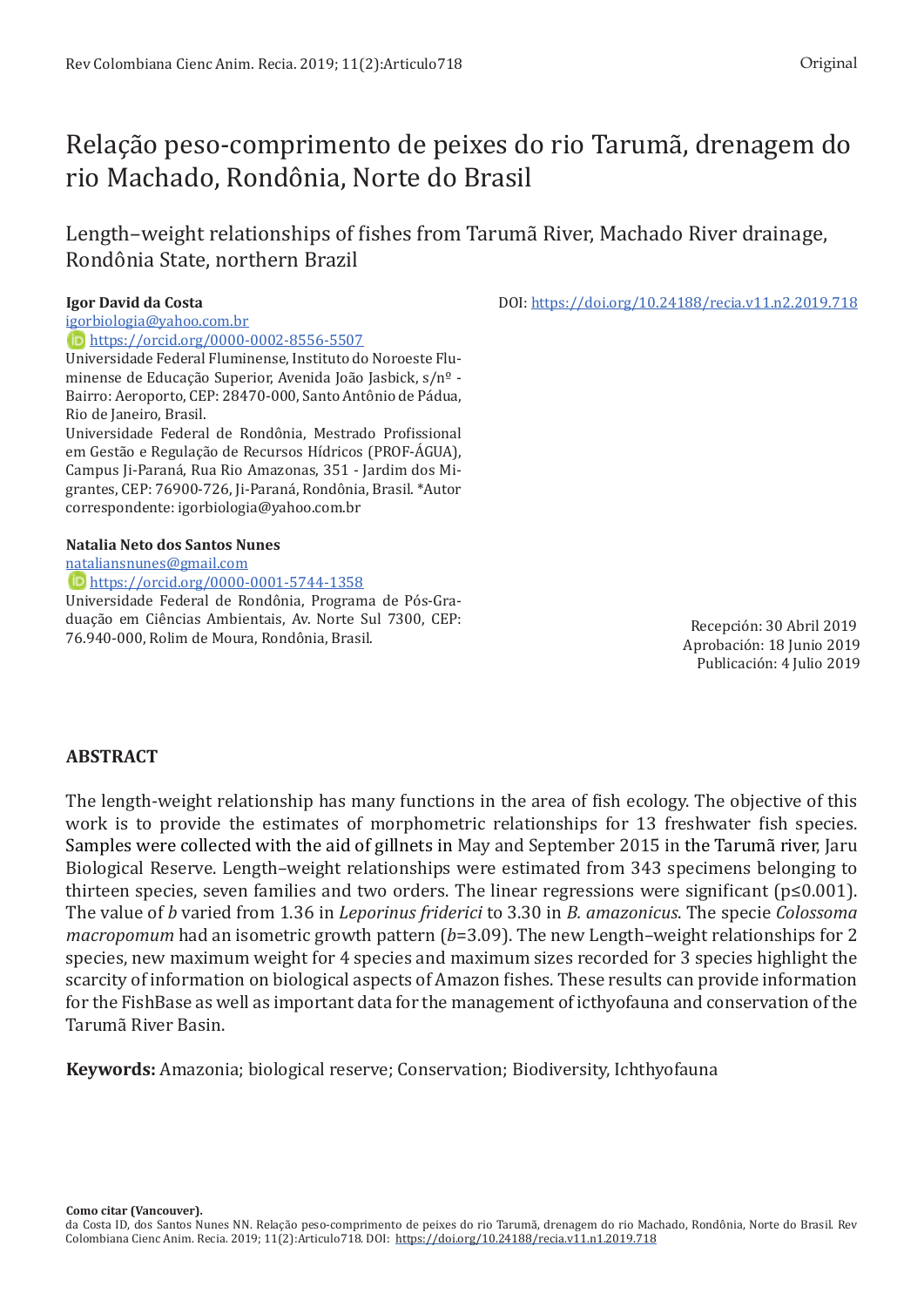# **RESUMO**

A relação peso-comprimento tem muitas funções na área da ecologia de peixes. O objetivo do presente trabalho é o de fornecer as estimativas de relações morfométricas para 13 espécies de peixes de água doce. As amostras foram coletadas com o auxílio de malhadeiras, em maio e setembro de 2015, no rio Tarumã, Reserva Biológica do Jaru. As relações peso-comprimento foram estimadas a partir de 343 espécimes pertencentes a treze espécies, sete famílias e duas ordens. As regressões lineares foram significativas (p≤0.001). O valor de *b* variou de 1,36 em *Leporinus friderici* a 3.30 em *B. amazonicus*. A espécie *Colossoma macropomum* apresentou um padrão de crescimento isométrico (*b*=3.09). As novas relações peso-comprimento para 2 espécies, novo peso máximo para 4 espécies e tamanhos máximos registrados para 3 espécies destacam a escassez de informações sobre aspectos biológicos dos peixes da Amazônia. Estes resultados podem fornecer informações para a FishBase, bem como dados importantes para o manejo da ictiofauna e conservação da Bacia do Rio Tarumã.

**Palavras-chave:** Amazônia; Reserva Biológica; Biodiversidade, Conservação; Ictiofauna

# **RESUMEN**

La relación longitud-peso tiene muchas funciones en el área de la ecología de los peces. El objetivo de este trabajo es proporcionar las estimaciones de las relaciones morfométricas para 13 especies de peces de agua dulce. Las muestras se recolectaron con la ayuda de redes de enmalle en mayo y septiembre de 2015 en el río Tarumã, Reserva Biológica Jaru. Las relaciones longitud-peso se estimaron a partir de 343 especímenes pertenecientes a trece especies, siete familias y dos órdenes. Las regresiones lineales fueron significativas (p≤0.001). El valor de b varió de 1.36 en Leporinus friderici a 3.30 en B. amazonicus. La especie Colossoma macropomum tenía un patrón de crecimiento isométrico (b=3.09). Las nuevas relaciones Longitud-peso para 2 especies, el nuevo peso máximo para 4 especies y los tamaños máximos registrados para 3 especies resaltan la escasez de información sobre los aspectos biológicos de los peces del Amazonas. Estos resultados pueden proporcionar información para FishBase, así como datos importantes para el manejo de la ictiofauna y la conservación de la cuenca del río Tarumã.

**Palabras clave:** Amazonia; reserva biologica Conservación; Biodiversidad, Ictofauna

# **INTRODUCTION**

The largest number of protected areas (PA) in the world is in Brazil (1), totaling more than 30000 Km<sup>2</sup> (2). About 43% of Brazilian Amazon are considered PA (3). Although there are doubts about the purpose of conservation units, studies indicate that these are useful in reducing deforestation and ichthyofauna conservation (4,5).

The Amazon basin is home to the world's largest ichthyofauna diversity (6,7). In the Madeira River basin, more than 820 species of fish were recently identified (8). In the Machado River basin, Madeira River sub-basin, 48 species were collected at the Pirarara and Tamarupa rivers (9), 140 species in small streams (10) and 74 species in the Tarumã river, middle Machado River (11). The studies on evaluation of fish stocks in the Amazon region are scarce (12), as well as information on fish morphometric relationships (13,14).

The length-weight relationship (LWR) has many functions in the area of fish ecology (15). The LWR allows i) to predict fish length based on weight and vice versa, ii) calculate the growth rate of the species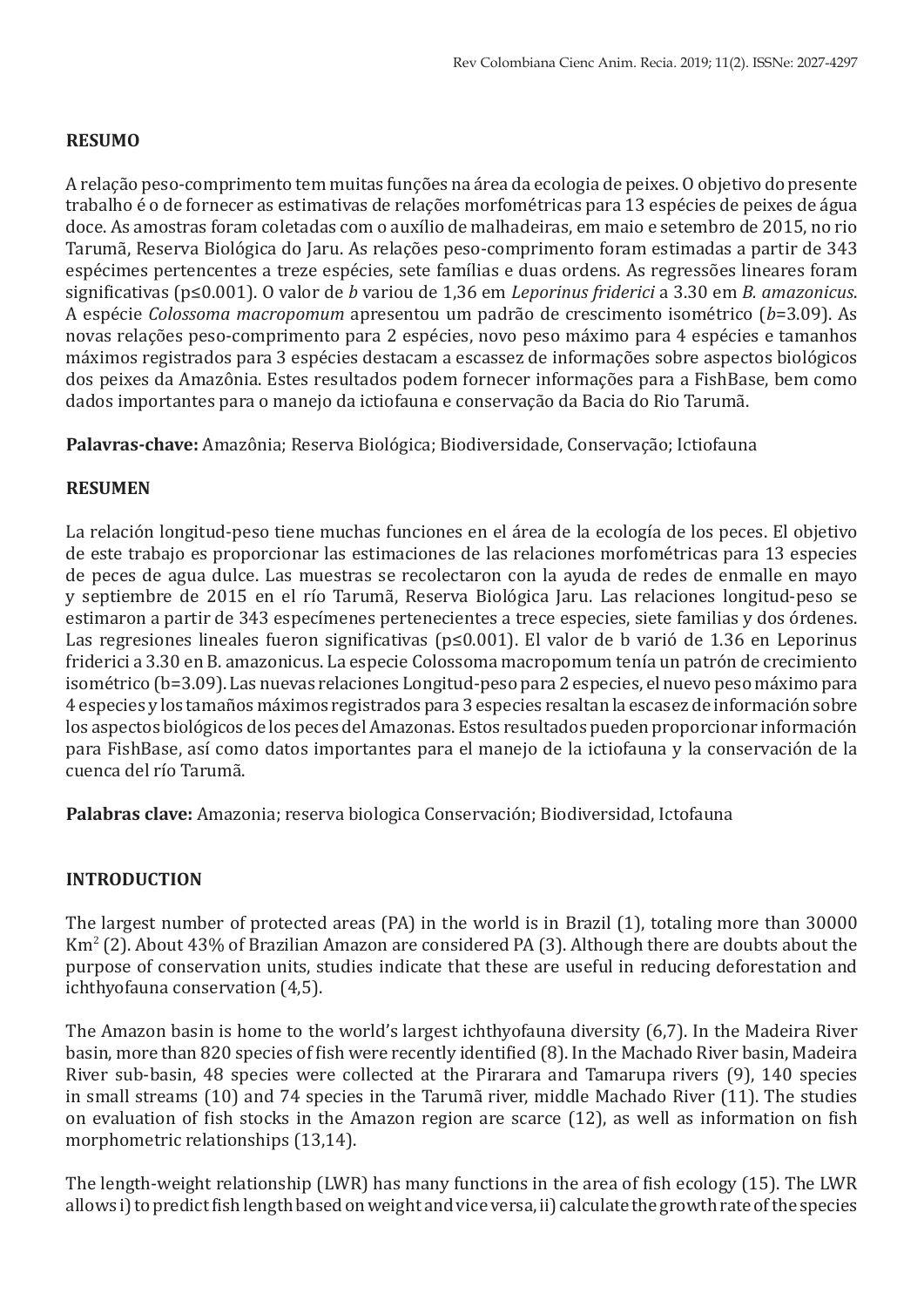and iii) obtaining the body state of the individuals sampled (16). The LWR studies are necessary to understand the fish life cycle, especially in regions where fishing represents the important economic activities and the main animal protein consumed by traditional communities (12). The objective of this study was to calculate the LWR of 13 species of fish captured in the Tarumã River, Jaru Biological Reserve, as the first study on the biology of fish species in this PA.

# **MATERIALS AND METHODS**

The Jaru Biological Reserve (Rebio Jaru) is administered by the Instituto Chico Mendes de Conservação da Biodiversidade (ICMBio). The Rebio Jaru hydrographic network (9°27'19" S, 61°40'43" W - 9°47'04" S, 61°40'19" W) is part of the Machado River basin, Rondônia State, Brazil. The Tarumã River is located in the Rebio Jaru area.

We performed collections of freshwater fish in May and September 2015. We collected the fish using a total of eight gillnets with meshes of 2 x 20 m (mesh sizes: 30, 40, 50, 60, 70, 80, 90 and 100 mm, opposite knots), these were euthanized in a solution of clove oil (17). The fish were fixed in 10% formalin solution, preserved in 70% ethanol and later deposited in the Coleção de Peixes da UFMT, Brazil. The fish sampling was authorized by the ICMBio (license code: 48723–2/2015).

The individuals captured were identified with the help of identification keys (8) and biometric data (total length (TL) in cm and total weight (TW) in g) were recorded. Weight and length were estimated using the expression  $P = aC^b$ , where  $P =$  weight total,  $C =$  total length,  $a =$  intercept and  $b =$  angular coefficient (18 Le Cren, 1951); the parameters *a* and *b* were estimated after logarithmic transformation of weight and length data (19). We verified in the fishBase (20) the absence of the LWR records, as well as the occurrence of the TL and TW maximum values recorded for the species captured in the Tarumã river. Statistical tests were performed using the R-package (21) with significance of p<0.05.

# **RESULTS**

The LWR was estimated from 343 specimens belonging to thirteen species, seven families and two orders (Table 1). The linear regressions were significant (p≤0.001). The R<sup>2</sup> varied from 0.91 in *Boulengerella cuvieri* to 0.99 in *Brycon amazonicus*. The intercept *a* varied from 0.0045678 in *B. amazonicus* to 0.0798564 in *B. cuvieri* (mean 0.0422121 ± 0.0532370). The value of *b* varied from 1.36 in *Leporinus friderici* to 3.30 in *B. amazonicus* (mean 2.33 ± 1.37). The specie *Colossoma macropomum*  had an isometric growth pattern (*b* = 3.09) (Table 1).

# **DISCUSSION**

The new LWRs for 2 species, new maximum weight for 4 species and maximum sizes recorded for 3 species highlight the scarcity of information on biological aspects of Amazon fishes. The allometric coefficients of the *L. friderici*, *B. cuvieri*, *Prochilodus nigricans*, *Myloplus lobatos*, *Myloplus rubripinnis* and *Serrasalmus rhombeus* species are not among the values (2.7–3.5) described by Froese (16). Factors such as habitat, area, seasonality, degree of stomach repletion, sex ratio, health, sample size, reproductive stages and preservation methods, could justify the values not in line with that proposed by Froese (16) (22,23,24). These results can provide information for the FishBase as well as important data for the management of icthyofauna and conservation of the Tarumã River Basin.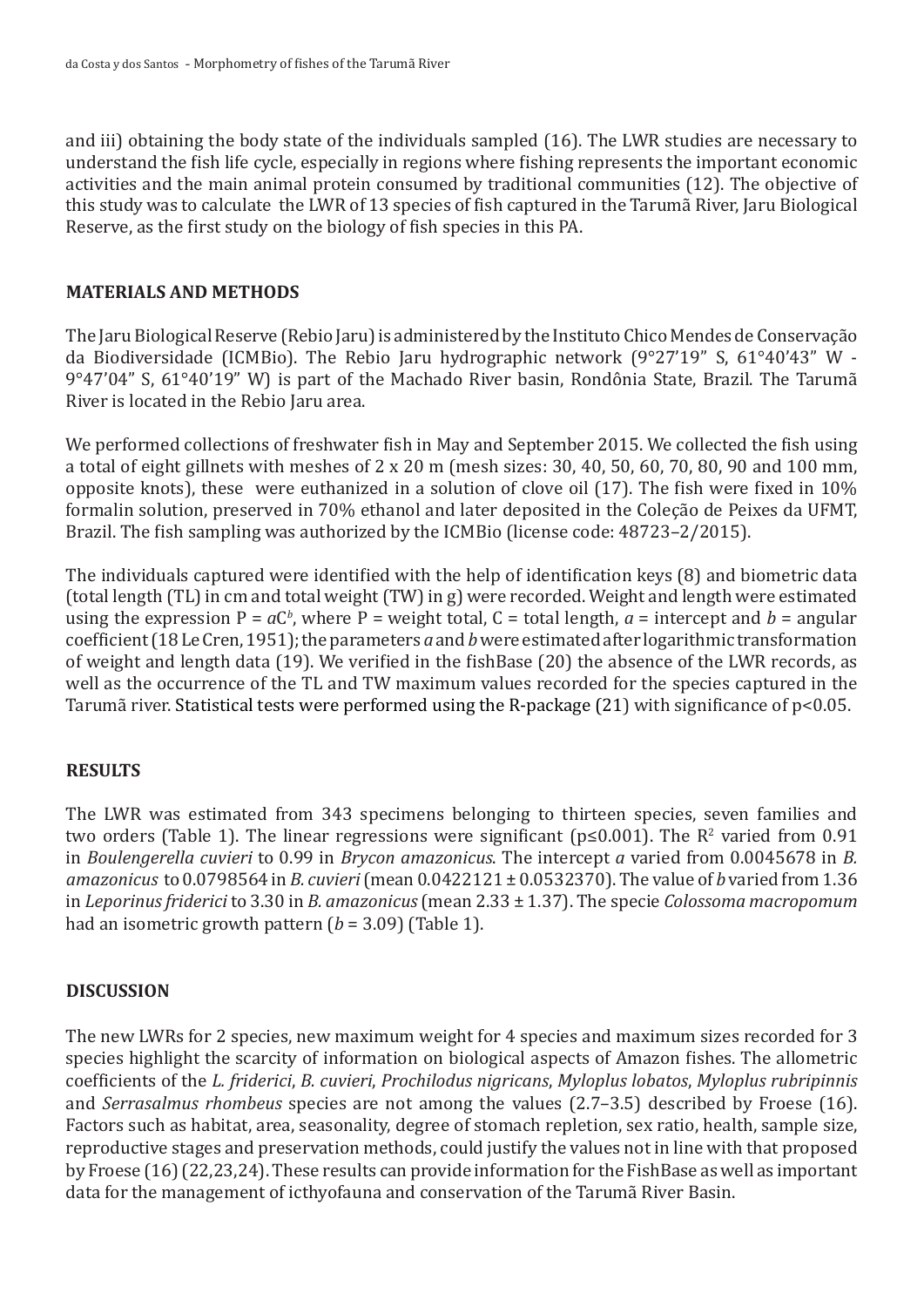**Table 1.** Descriptive statistics and length–weight relationship parameters for 13 fish species, Tarumã River, Jaru Biological Reserve, Amazon. New length-weight relationships (\*), maximum total weight (†) and maximum total length (• ). Systematic positions were based on Nelson et al. (2016).

| Order/Family/species                                           | $TL$ (cm) |      |      | TW (g) |         | <b>Regression parameters</b> |                     |                |
|----------------------------------------------------------------|-----------|------|------|--------|---------|------------------------------|---------------------|----------------|
|                                                                | N         | Min. | Max. | Min.   | Max.    | a                            | b(95% CL)           | $\mathbb{R}^2$ |
| <b>Characiformes</b>                                           |           |      |      |        |         |                              |                     |                |
| Anostomidae                                                    |           |      |      |        |         |                              |                     |                |
| Leporinus friderici (Bloch, 1794)                              | 15        | 21.7 | 35.1 | 250.2  | 545.3   | 0.0245678                    | 1.36 (1.23 to 1.55) | 0.92           |
| <b>Bryconidae</b>                                              |           |      |      |        |         |                              |                     |                |
| Brycon amazonicus (Spix & Agassiz, 1829) <sup>†</sup>          | 19        | 23.5 | 60.2 | 135    | 2950.2  | 0.0045678                    | 3.30 (3.15 to 3.57) | 0.99           |
| Ctenoluciidae                                                  |           |      |      |        |         |                              |                     |                |
| Boulengerella cuvieri (Spix & Agassiz, 1829)                   | 22        | 24.7 | 84.1 | 650.1  | 4035.5  | 0.0798564                    | 1.85 (1.56 to 2.10) | 0.91           |
| Cynodontidae                                                   |           |      |      |        |         |                              |                     |                |
| Hydrolycus armatus (Jardine, 1841)                             | 27        | 32.5 | 65.3 | 380.3  | 2501.3  | 0.0197435                    | 2.95 (2,47 to 3.17) | 0.92           |
| Hydrolycus tatauaia Toledo-Piza, Menezes & Santos, 1999        | 25        | 28.1 | 35.2 | 481.3  | 839.1   | 0.0387431                    | 2.80 (2.49 to 3.20) | 0.96           |
| Prochilodontidae                                               |           |      |      |        |         |                              |                     |                |
| Prochilodus nigricans Spix & Agassiz, 1829                     | 23        | 9.5  | 35.2 | 50.1   | 820.0   | 0.0261234                    | 2.17 (1.98 to 2.50) | 0.93           |
| Serrasalmidae                                                  |           |      |      |        |         |                              |                     |                |
| Colossoma macropomum (Cuvier, 1816)                            | 27        | 34.2 | 64.5 | 1500.0 | 10150.3 | 0.0234781                    | 3.09 (2.87 to 3.22) | 0.92           |
| Myloplus lobatus (Valenciennes, 1850) <sup>†</sup> *           | 24        | 16.0 | 31.2 | 280.2  | 320.3   | 0.0465211                    | 2.18 (1.87 to 2.34) | 0.90           |
| Myloplus rubripinnis (Müller & Troschel, 1844)                 | 28        | 15.4 | 39.2 | 150.2  | 1643.2  | 0.0123121                    | 1.78 (1.55 to 2.02) | 0.96           |
| Myloplus torquatus (Kner, 1858) <sup>†</sup> **                | 51        | 16.4 | 34.6 | 268.0  | 1050.0  | 0.0134521                    | 3.27 (3.01 to 3.48) | 0.93           |
| Serrasalmus compressus Jégu, Leão & Santos, 1991 <sup>t,</sup> | 30        | 6.5  | 26.3 | 4.5    | 613.2   | 0.0128943                    | 3.29 (2.98 to 3.60) | 0.96           |
| Serrasalmus rhombeus (Linnaeus, 1766)*                         | 52        | 19.0 | 46.4 | 260.0  | 1573.2  | 0.0266721                    | 2.39 (2.03 to 2.69) | 0.97           |
| <b>Siluriformes</b>                                            |           |      |      |        |         |                              |                     |                |
| Auchenipteridae                                                |           |      |      |        |         |                              |                     |                |
| Ageneiosus inkermis (Linnaeus, 1766)                           | 15        | 23.3 | 50.5 | 202.2  | 270.2   | 0.0387322                    | 2.68 (2.23 to 2.87) | 0.93           |

# **Conflict of interest**

There is no conflict of interest

# **Acknowledgements**

We are grateful to the staff members of the ICMBio for their financial support and technical assistance in the fieldwork and Universidade Federal de Rondônia for their laboratory support.

# **REFERENCES**

- 1. Bernard E, Penna LAO, Araújo E. Downgrading, downsizing, degazettement, and reclassification of protected areas in Brazil. Conservation Biology. 2014; 28(1):939-950. DOI: [https://doi.](https://doi.org/10.1111/cobi.12298) [org/10.1111/cobi.12298](https://doi.org/10.1111/cobi.12298)
- 2. Peres CA. Why we need megareserves in Amazonia. Conservation Biology. 2005; 19(1):728- 733. DOI:<https://doi.org/10.1111/j.1523-1739.2005.00691.x>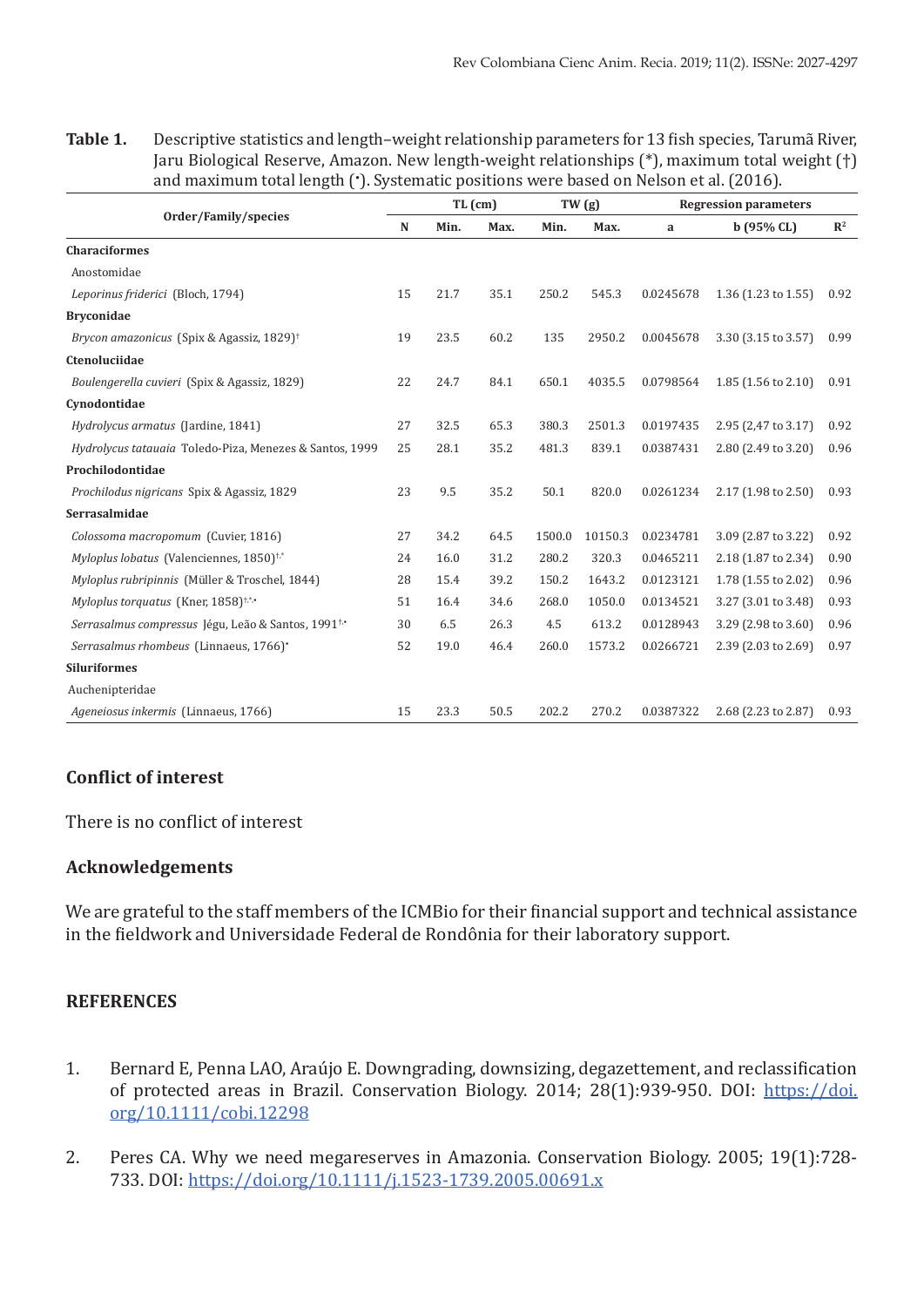- 3. Veríssimo A, Rolla A, Souto Maior APC, Monteiro A, Brito B, Souza C, et al. Áreas protegidas na Amazônia Brasileira: Avanços e Desafios. 1ª edição. São Paulo: Imazon/ISA; 2011. URL: [https://](https://imazon.org.br/areas-protegidas-na-amazonia-brasileira-avancos-e-desafios-2/) [imazon.org.br/areas-protegidas-na-amazonia-brasileira-avancos-e-desafios-2/](https://imazon.org.br/areas-protegidas-na-amazonia-brasileira-avancos-e-desafios-2/)
- 4. Bruner AG, Gullison RE, Rice RE, Da Fonseca GA. Effectiveness of parks in protecting tropical biodiversity. Science. 2001; 291(5501): 125-128. DOI: [https://doi.org/10.1126/](https://doi.org/10.1126/science.291.5501.125) [science.291.5501.125](https://doi.org/10.1126/science.291.5501.125)
- 5. Frederico RG, Zuanon J, De Marco Jr P. Amazon protected areas and its ability to protect streamdwelling fish fauna. Biological Conservation. 2018; 219(1):12-19. [https://doi.org/10.1016/j.](https://doi.org/10.1016/j.biocon.2017.12.032) [biocon.2017.12.032](https://doi.org/10.1016/j.biocon.2017.12.032)
- 6. Reis RE. Conserving the freshwater fishes of South America. International Zoo Yearbook. 2013; 47(1):65-70. DOI: https://doi.org/[10.1111/izy.12000](http://dx.doi.org/10.1111/izy.12000)
- 7. Reis RE, Albert JS, Di Dario F, Mincarone MM, Petry P, Rocha LA. Fish biodiversity and conservation in South America. Journal of Fish Biology. 2016; 89(1):12-47. DOI: [https://doi.org/10.1111/](https://doi.org/10.1111/jfb.13016) [jfb.13016](https://doi.org/10.1111/jfb.13016)
- 8. Queiroz LJ, Torrente-Vilara G, Ohara WM, Pires THS, Zuanon J, Doria CRC. Peixes do Rio Madeira. 1ª edição. São Paulo: Dialeto Latin American Documentary; 2013.
- 9. Perin L, Shibatta OA, Bernarde PS. Fish, Machado River basin, Cacoal urban area, state of Rondônia, Brazil. Check list. 2007; 3(1):94-97. <http://dx.doi.org/10.15560/3.2.94>
- 10. Casatti L, Pérez-Mayorga MA, Carvalho FR, Brejão GL, Costa ID. The stream fish fauna from the rio Machado basin, Rondônia State, Brazil. Check list. 2013; 9(1):1496-1504. [http://dx.doi.](http://dx.doi.org/10.15560/9.6.1496) [org/10.15560/9.6.1496](http://dx.doi.org/10.15560/9.6.1496)
- 11. Costa ID, Ohara WM, Almeida M. Fishes from the Jaru Biological Reserve, Machado River drainage, Madeira River basin, Rondônia State, northern Brazil. Biota Neotropica. 2017; 17(1):1-9 . DOI: <https://doi.org/10.1590/1676-0611-BN-2016-0315>
- 12. Freitas TMS, Prudente BS, Fontoura NF, Montag LFA. Length-weight relationships of dominant fish species from Caxiuana National Forest, Eastern Amazon, Brazil. Journal of Applied Ichthyology. 2014; 30:1081-1083. DOI: <https://doi.org/10.1111/jai.12436>
- 13. Giarrizzo T, Oliveira RRS, Andrade MC, Goncalves AP, Barbosa TAP, Martins AR. Length–weight and length–length relationships for 135 fish species from the Xingu River (Amazon Basin, Brazil). Journal of Applied Ichthyology. 2015; 31(1):415-424. <https://doi.org/10.1111/jai.12677>
- 14. Schmid K, Andrade MC, Jesus AJS, Araujo JS, Santos PRB, Giarrizzo T. Length-Weight Relationships for Fish Fauna from Waterbodies in the Upper Tapajos River Basin of Palito Mountain Ridge, Brazilian Amazon Region. Biota Amazônica. 2015; 59(1):112-114. DOI: [https://doi.](https://doi.org/10.18561/2179-5746/biotaamazonia.v5n3p112-114) [org/10.18561/2179-5746/biotaamazonia.v5n3p112-114](https://doi.org/10.18561/2179-5746/biotaamazonia.v5n3p112-114)
- 15. Beyer JE. On length–weight relationships computing the mean weight of the fish of a given length class. Fishbyte.1987; 59(1):11-13.